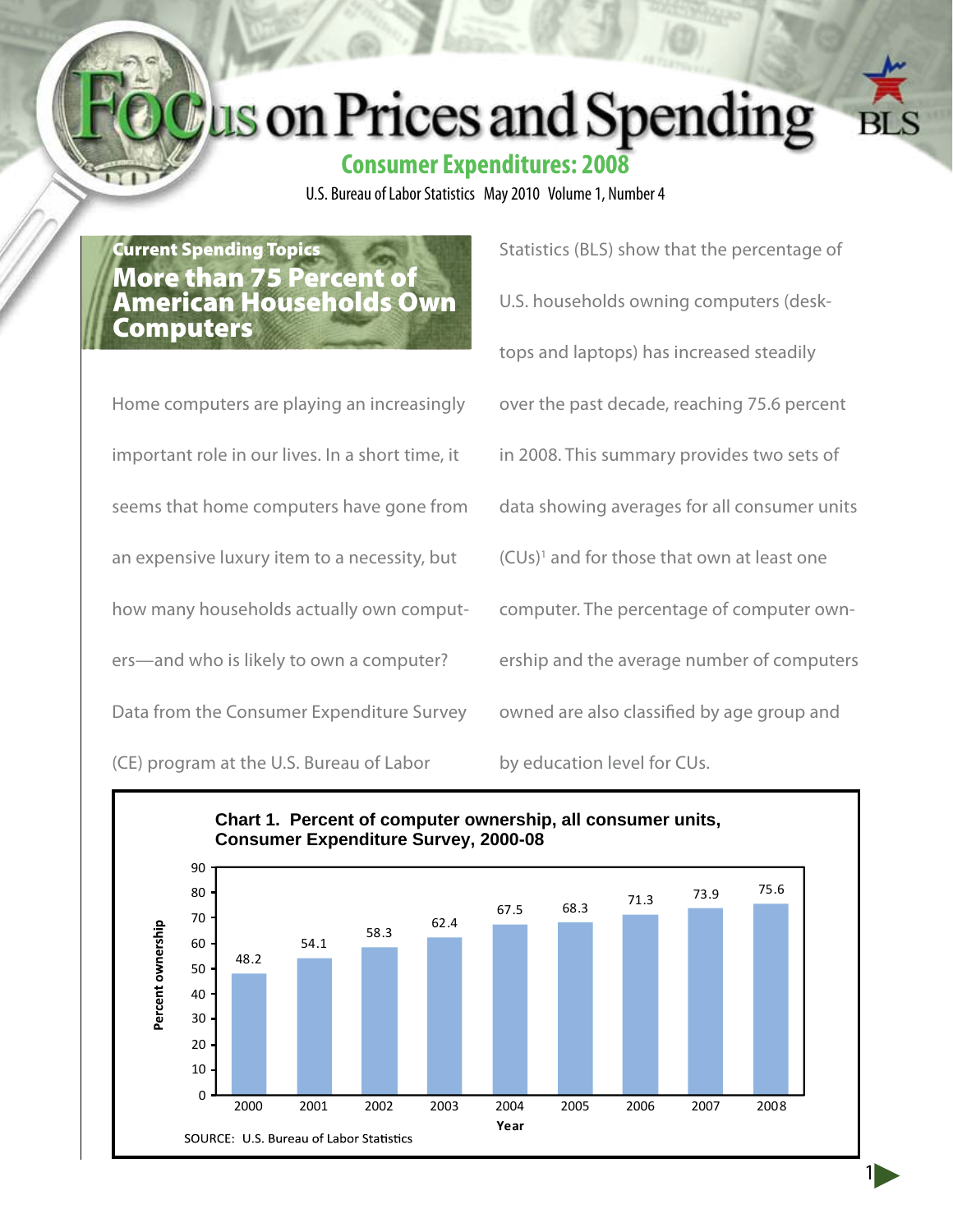About 3 of every 4 CUs owned a home computer in 2008, compared with less than half of all CUs in 2000. (Chart 1 tracks the percentage of CUs that owned a computer from 2000 to 2008). From 2000 through 2004, there was a large increase in the percentage of CUs that owned a computer, jumping from 48.2 percent in 2000 to 67.5 percent in 2004. After 2004, the computer ownership percentages continued to rise, but did so at a decreasing rate. In coming years, it will be interesting to see whether the 80-percent level is a plateau, the point at which those CUs that want to own a computer already own one.

 The CE data on computer ownership are comparable to the U.S. Census Bureau's data from the Current Population Survey (CPS) Computer Use and Ownership Supplement for available years.<sup>2</sup> For example, in 2003 the CE data shows that computer ownership was 62.4 percent, compared with 61.8 percent for the CPS data. The data were also comparable in 2001 and 2000.

The number of computers owned per household also has increased over the past decade. Table 1 shows the average number of computers owned each year between 2000 and 2008. The table also shows the average

number of computers owned for all CUs, including computer owners and non-owners (that is, those respondents who do not own a computer), and for only those CUs that own at least one computer. In 2008, all CUs owned an average of 1.16 computers, more than double the average of .54 computers in 2000. For those CUs that owned at least one computer, the average increased from 1.25 computers in 2000 to 1.55 computers in 2008.

### **Age**

Younger age groups are more likely to own computers. The data classified by the age of the reference person reveals that by 2008 the five youngest age groups<sup>3</sup> had computer ownership rates of around 80 percent. Chart 2 shows the percentage of computer ownership by age group for 2000 and 2008. In 2008, the 35-to-44 age group had the highest percentage of computer ownership, with 84.2 percent owning at least one computer. The 45-to-54 age group followed, with 81.5 percent owning at least one computer. The 75-and-older age group had the lowest computer ownership percentage in 2008, with 41.9 percent owning at least one computer. The age group that had the highest percentage-point increase from 2000 to 2008 was the 55-to-64 age group, with 45.4

| <b>Table 1:</b> Average number of computers owned, Consumer Expenditure Survey, 2000-08 |             |  |  |  |  |  |                                         |                                                |       |  |  |
|-----------------------------------------------------------------------------------------|-------------|--|--|--|--|--|-----------------------------------------|------------------------------------------------|-------|--|--|
| <b>Characteristic</b>                                                                   | <b>2000</b> |  |  |  |  |  | 2001 2002 2003 2004 2005 2006 2007      |                                                | 2008  |  |  |
| Mean number of computers -<br>all consumer units                                        |             |  |  |  |  |  |                                         | 0.54  0.62  0.69  0.79  0.91  0.97  1.03  1.09 | -1.16 |  |  |
| Mean number of computers -<br>owners only                                               |             |  |  |  |  |  | 1.25 1.26 1.31 1.34 1.36 1.43 1.46 1.50 |                                                | 1.55  |  |  |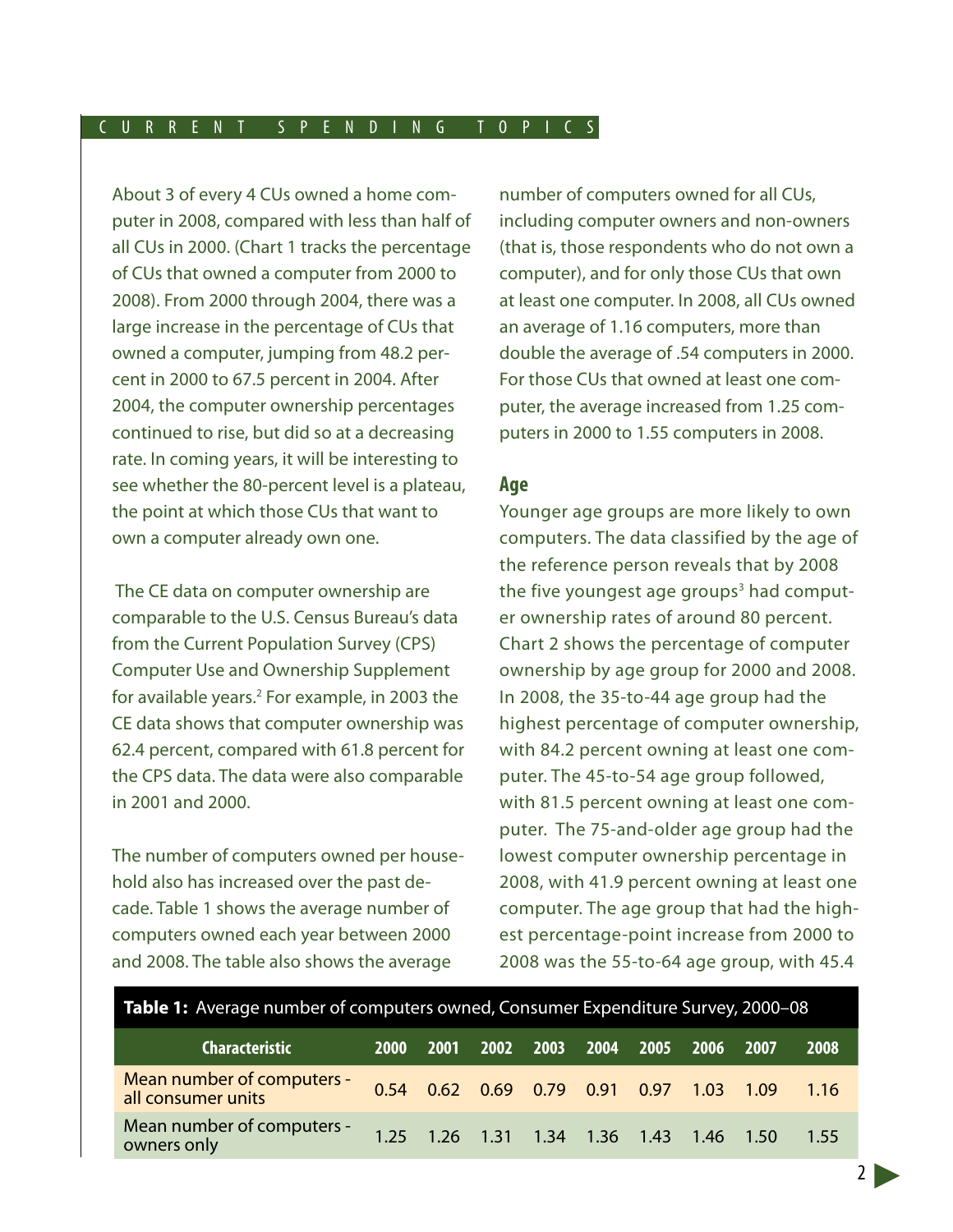percent owning at least one computer in 2000, compared with 78.7 percent in 2008, an increase of 33.3 percentage points. This was closely followed by the 65-to-74 age group, which increased their ownership from 31.4 percent in 2000 to 64 percent in 2008, a 32.7-percentage-point increase. Based on these trends, it will be interesting to see in future studies if the older groups end up approaching the computer ownership levels of the five younger groups.

Table 2 provides the average number of computers owned by age group for 2000 and 2008. Among all CUs including non-owners, the 35-to-44 age group owned the highest average number of computers in 2008, with 1.39 computers. The 75-and-older age group owned an average of 0.51 computers, the lowest among all age groups. Among CUs that owned at least one computer, the 45 to-54 age group owned the highest average number of computers, with 1.7 computers in

2008, followed closely by the 35-to-44 age group, with 1.67 computers.

# **Education**

Analyzing the data by the education level<sup>4</sup> of the reference person reveals that higher levels of educational attainment correspond to an increasing likelihood of owning a computer. Chart 3 shows the percentage of computer ownership by education level for 2000 and 2008. Consumer units with reference persons having an advanced degree had the highest level of computer ownership in 2008, with 94.2 percent owning at least one computer. CUs that include reference persons with bachelor's degrees have a computer ownership rate of 90.3 percent. CUs with reference persons that have less than a high school education reported computer ownership of 42.2 percent in 2008, the lowest among all education levels. CUs with reference persons that had some college or associate degrees had the highest percentage-point increase from

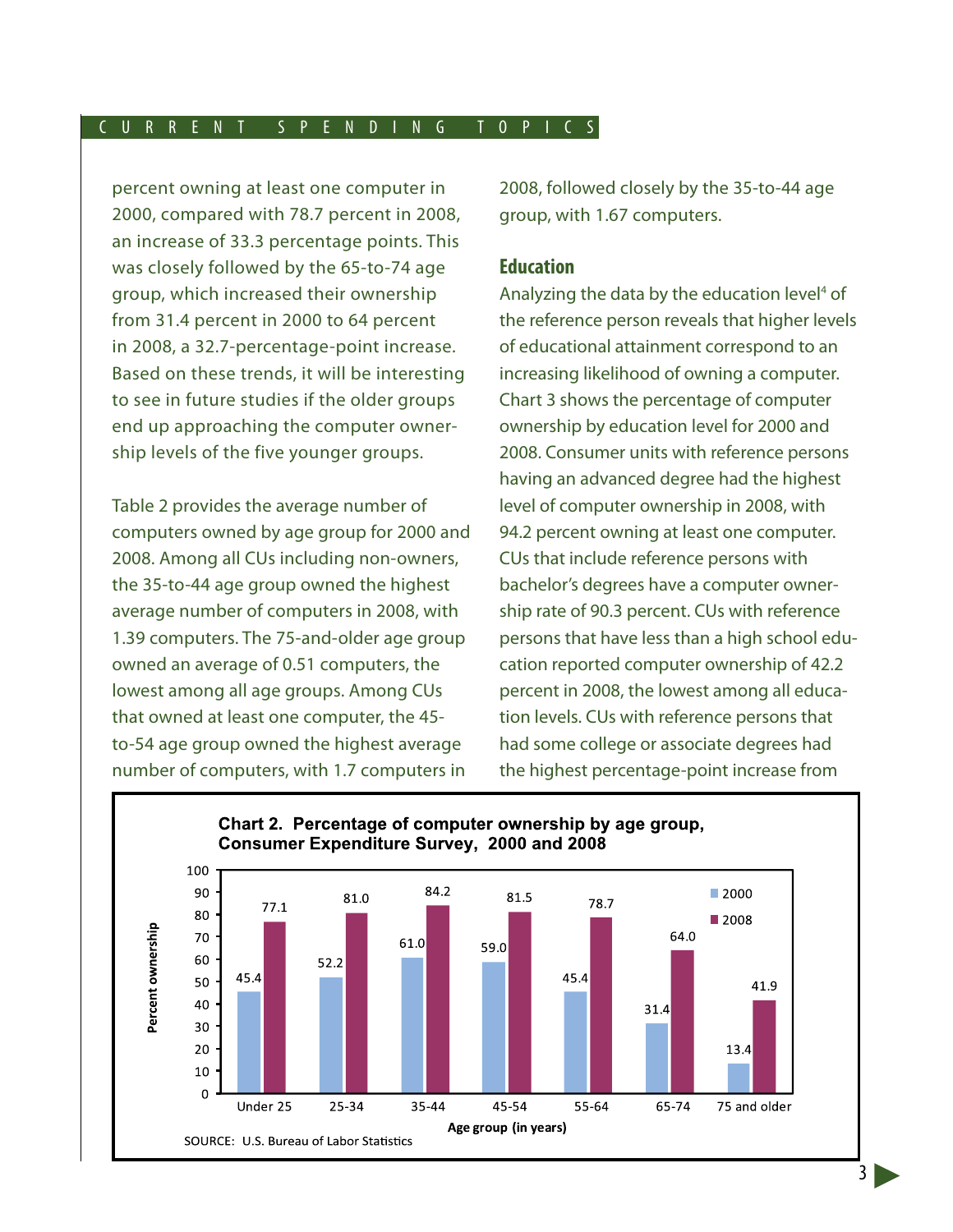2000 to 2008, rising from 55.7 percent in 2000 to 84.3 percent in 2008. This was followed closely by CUs with reference persons who were high school graduates, increasing from 37.7 percent in 2000 to 66 percent in 2008.

Table 2 provides the average number of computers owned, classified by the education level of the reference person for 2000 and 2008. The table shows the average number of computers owned for all CUs (including computer owners and non-owners) and for only those CUs that own at least one computer. Among the education groups, all CUs (including computer owners and non-owners) whose reference persons had an advanced degree owned 1.7 computers in 2008, the highest

average number of computers. CUs with reference persons who had bachelor's degrees followed with 1.54 computers. CUs whose reference person did not have a high school degree owned with 0.52 computers the lowest average number of computers in 2008 .

For CUs who owned at least one computer, those with reference persons who had an advanced degree owned the highest average number of computers in 2008, with 1.81 computers. This was followed by CUs with reference persons holding bachelor's degrees, with an average of 1.72 computers. The group with less than a high school education owned 1.27 computers, the lowest average number of computers in 2008.

| person, Consumer Experiencie Survey, 2000 and 2000 |      |                                             |                                                           |      |  |  |  |  |  |
|----------------------------------------------------|------|---------------------------------------------|-----------------------------------------------------------|------|--|--|--|--|--|
| <b>Characteristic</b>                              |      | <b>Average number of</b><br>computers owned | <b>Average number of computers</b><br>owned - owners only |      |  |  |  |  |  |
| Age                                                | 2000 | 2008                                        | 2000                                                      | 2008 |  |  |  |  |  |
| Under 25                                           | 0.50 | 1.10                                        | 1.21                                                      | 1.44 |  |  |  |  |  |
| 25-34 years                                        | 0.57 | 1.20                                        | 1.21                                                      | 1.49 |  |  |  |  |  |
| 35-44 years                                        | 0.69 | 1.39                                        | 1.25                                                      | 1.67 |  |  |  |  |  |
| 45-54 years                                        | 0.71 | 1.37                                        | 1.32                                                      | 1.70 |  |  |  |  |  |
| 55-64 years                                        | 0.51 | 1.17                                        | 1.24                                                      | 1.50 |  |  |  |  |  |
| 65-74 years                                        | 0.33 | 0.87                                        | 1.18                                                      | 1.37 |  |  |  |  |  |
| 75 years and older                                 | 0.14 | 0.51                                        | 1.12                                                      | 1.24 |  |  |  |  |  |
| <b>Education</b>                                   |      |                                             |                                                           |      |  |  |  |  |  |
| Less than high school<br>graduate                  | 0.16 | 0.52                                        | 1.11                                                      | 1.27 |  |  |  |  |  |
| <b>High school graduate</b>                        | 0.39 | 0.88                                        | 1.15                                                      | 1.35 |  |  |  |  |  |
| Some college or<br>associates degree               | 0.62 | 1.28                                        | 1.23                                                      | 1.54 |  |  |  |  |  |
| <b>Bachelor's degree</b>                           | 0.84 | 1.54                                        | 1.33                                                      | 1.72 |  |  |  |  |  |
| Advanced degree                                    | 0.95 | 1.70                                        | 1.36                                                      | 1.81 |  |  |  |  |  |

# **Table 2.** Average number of computers owned, by age and education of the reference person, Consumer Expenditure Survey, 2000 and 2008